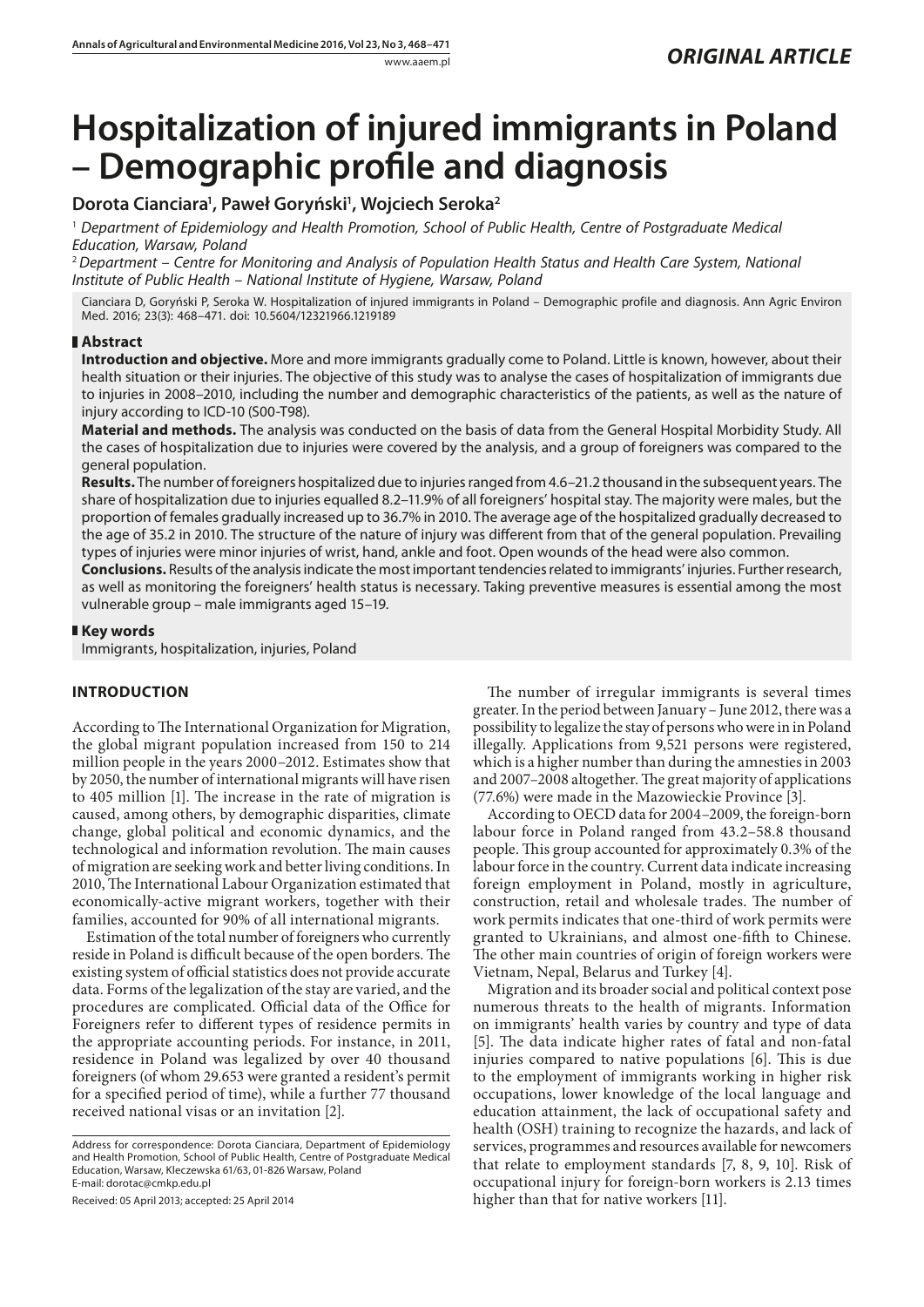Despite the growing influx of foreigners to Poland, their health situation is still unexplored. Only a few studies were conducted in centres for refugees and among low-count groups of irregular migrants. Therefore, the authors of this study investigated the problem of hospitalization of foreigners in Poland in 2008–2009 [12].

## **OBJECTIVE**

Analysis of cases of hospitalization of injured immigrants in 2008–2010 in Poland on the basis of data from the General Hospital Morbidity Study. The analysis included: a) the number of hospitalizations; b) demographic profile of hospitalized immigrants; c) nature of injury (diagnosis), i.e. the type of injury according to ICD-10.

#### **MATERIAL AND METHODS**

The General Hospital Morbidity Study (GHMS) has been irregularly conducted in Poland since the mid-1950's. Since 2000, data on all hospitalization cases have been collected, with the exception of those treated in psychiatric hospitals or wards, and patients from hospitals for the uniformed services. The source of information in GHMS is a statistical record created in the hospital. The research is a part of the national Public Statistic Research Programme.

Patients who were treated for injuries and poisoning (ICD-10 = S00-T98), were selected from all hospitalized cases. Cases of foreigners' hospitalizations are marked using a different code from that used for the Polish population, which allowed the extraction of the group of foreigners.

Among the immigrants and general population the following were analysed: a) the number; b) gender and age of the hospitalized; and c) injuries structure. Due to the lack of reliable information on the number of immigrants in Poland (lack of denominator), the admission rate was not calculated. In the description of the results the words 'foreigners' and 'immigrants' are used interchangeably.

#### **RESULTS**

**Number of immigrants' hospitalizations.** Hospitals in Poland reported annually 57.0–178.3 thousand immigrants' hospitalizations due to all causes in 2008–2010 (Tab. 1). This accounted for 0.9%, 2.4% and 2.2% of all hospitalizations in subsequent years. During this period of time, hospitals reported annually from 4.6–21.2 thousand immigrants' hospitalizations due to injuries and poisoning, which accounted for 8.2–11.9% of the total number of their hospital stays. In the general population, the percentage of such hospitalizations was slightly lower.

**Demographic profile.** Each year, the majority of immigrants hospitalized due to injuries were males (67.4%, 65.4%, 63.3%, respectively), while the participation of females gradually increased. In the general population, the percentage of injured hospitalized males was smaller than in the migrant group (Tab. 2).

The average age of immigrants hospitalized due to injuries in subsequent years was 37.9, 36.1, 35.2 years, respectively. **Table 1.** Hospitalization among immigrants and general population by cause, Poland, 2008–2010

|      |         | <b>Immigrants</b> |       | General population |                   |     |  |
|------|---------|-------------------|-------|--------------------|-------------------|-----|--|
| Year | Total   | Injury-related    |       | Total              | Injury-related    |     |  |
|      | (No.)   | (No)              | (9/0) | (N <sub>O</sub> )  | (N <sub>O</sub> ) | (%) |  |
| 2008 | 57.039  | 4.661             | 8.2   | 6668710            | 540.044           | 8.1 |  |
| 2009 | 178,310 | 21,234            | 11.9  | 7 5 6 5 1 8 7      | 669,258           | 8.8 |  |
| 2010 | 166.193 | 19,837            | 11.9  | 7631799            | 732.997           | 9.6 |  |

**Table 2.** Injury-related hospitalization among immigrants and general population by gender

|      |         | Immigrants | General population |            |  |
|------|---------|------------|--------------------|------------|--|
| Year | Male(%) | Female (%) | Male (%)           | Female (%) |  |
| 2008 | 67.4    | 32.6       | 62.5               | 37.5       |  |
| 2009 | 65.4    | 34.6       | 61.3               | 38.7       |  |
| 2010 | 63.3    | 36.7       | 60.9               | 39.1       |  |

**Table 3.** Injury-related hospitalization among immigrants and general population by average age

|      | Immigrants |      | General population |      |  |
|------|------------|------|--------------------|------|--|
| Year | Average    | SD   | Average            | SD   |  |
| 2008 | 37.9       | 23.0 | 45.2               | 26.0 |  |
| 2009 | 36.1       | 22.2 | 45.3               | 26.1 |  |
| 2010 | 35.2       | 21.4 | 45.4               | 26.2 |  |

In the group of all patients hospitalized due to injuries, the average age was slightly higher (Tab. 3).

In the analyzed period, the largest group of immigrants hospitalized due to injuries were persons aged 15–19, with a considerable participation of people aged 20–29 and 45– 54 years (Fig. 1). A similar regularity was observed in the general population. In 2008, an exceptionally high level of immigrants' hospitalization was observed among children aged 0–4 and adults aged 45–49. It should be noted that within the age group 10–49, the proportion of immigrants hospitalized due to injuries was higher than in the case of the group of all the injured patients. The percentage of injured foreigners decreased progressively after the age of 50.

**Nature of injury (diagnosis).** In the course of three years, the most common types of injuries accounted for 10.3% of all-cause hospitalization (S06-intracranial injury in 2008). Therefore, this study was based on the types of injuries that collectively accounted for 80% of all hospitalizations.

Analysis of the nature of injuries among foreigners (Fig. 2) indicated a significant variety of causes and fluctuations in particular years. This distinguishes the immigrants from the group of all the hospitalized patients among whom injury consistency is observed (Fig. 3).

The highest percentages of immigrants' hospitalizations were the result of intracranial injury (S06) and a superficial injury of head (S00) – in both cases they occurred in 2008. In 2010, most immigrants' hospitalizations were related to open wound of wrist and hand (S61 – 7.1%); dislocation, sprain and strain of joints and ligaments at ankle and foot level (S93 – 6.6%); open wound of the head (S01 – 6.2%), as well as superficial injury of wrist and hand (S60 – 5.9%). It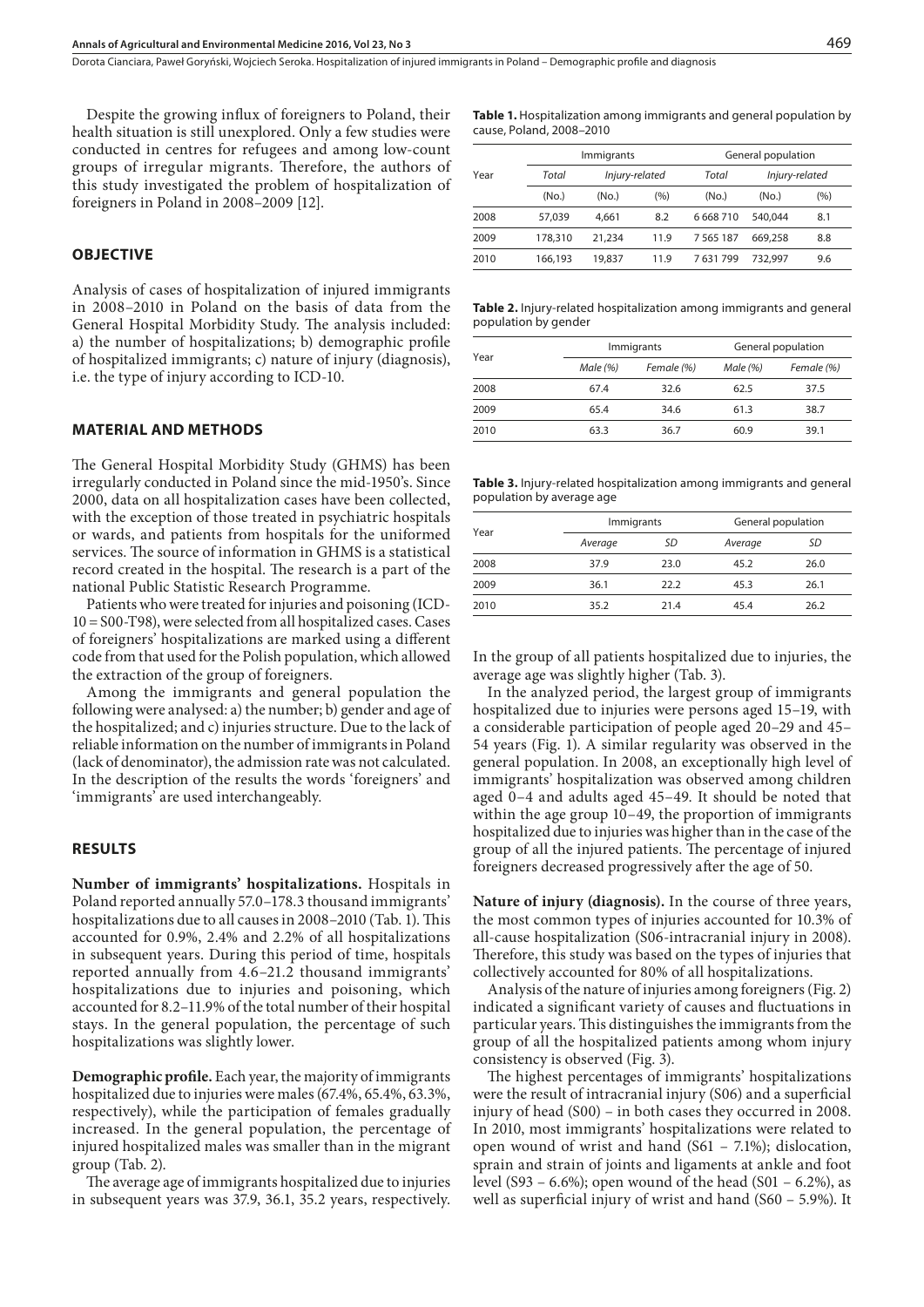

**Figure 1.** Injury-related hospitalization among immigrants and general population in Poland by age groups 2008–2010



**Figure 2.** Injury-related hospitalization among immigrants in Poland by nature of injury 2008–2010



**Figure 3.** Injury-related hospitalization among general population in Poland by nature of injury 2008–2010

should be noted that there was an upward tendency in the hospitalization of immigrants due to these four major causes.

The causes of hospitalizations typical of immigrants were not significant in the overall number of hospitalizations, and in the case of open wound of wrist and hand (S61), were even irrelevant. Only an open wound of the head (S01) and fracture of forearm (S52) were quite common in both groups. Superficial injury of the head (S00), which was typical for all patients in 2010, was only the fifth most common cause of immigrants' hospitalizations. The incidence of hospitalizations due to the toxic effect of alcohol (T51) in 2010 was similar to the national rate/structure of injuries, although in 2008 it was significantly higher.

#### **DISCUSSION**

Available data on hospitalization of patients with injuries are presumably just the tip of the iceberg. According to the estimates of Lublin (Poland), only 6.1% of persons who reported to the Emergency Department were admitted to hospitals [13]. Between 2008–2009 the number of hospitalizations of immigrants tripled and has remained unchanged since then. The proportion of hospitalizations due to injury and poisoning also increased: in the first year, every 12<sup>th</sup> foreigner stayed in the hospital due to this reason, while in the following year every  $8<sup>th</sup>$  stayed in hospital. Injuries, however, were not the dominant cause of hospitalization of immigrants in Poland, in contrast to, e.g. Lazio Region (Italy), where approximately ¼ of all discharges of foreign males were related to injuries [14]. The increase in numbers of hospitalizations of injured immigrants may be the result of the increase in the total number of foreigners, the increase in the number of injuries in this group of people, or the emergence of greater severity of body injury. There is no evidence that immigrants began using health services more often.

Available data do not allow calculation of the portion of injuries that took place in the work environment. Research conducted in numerous countries, however, shows that immigrants are at higher risk of work-related injuries than indigenous people [15, 16, 17, 18, 19]. The increased risk is related to the type of work [17, 20] and, for example, to a short length of stay [21]. It should be noted that immigrants in Poland work mainly in sectors such as construction, agriculture and trade in which the rate of self-declared injuries in Polish population is among the highest (17.1/1,000; 12.9/1,000; 9.2/1,000, respectively [22]).

Analysis of data according to gender and age of immigrants indicates that males and persons aged 15–19 are more vulnerable to risk of injury. At the same time, the increasing vulnerability of women is noted. A significant prevalence of injuries in younger age groups is typical [23, 24] and may be due to a high number of young people in migrant population, as well as due to greater exposure and susceptibility of the group. What may also be significant is the readiness of young people to seek health care, and greater willingness of doctors to in-patient treatment of young adults.

Between 2008–2009 the structure of some causes of immigrants' hospitalization changed, which might have been the result of various circumstances, including those related to the 1 July 2008 introduction of new valuation of medical procedures based on a system of diagnosis related groups for settlements between the health care payer and providers. In recent times, minor injuries, superficial within the wrist, hand, ankle and foot have dominated, while in case of the general population, fractures of arm or leg were more frequent. These differences may be due to the younger age of immigrants. The GHMS does not deliver complete data to assess the circumstances surrounding the origin of the injury, i.e. the factors related to the environment, agent and vector. Taking into account the various patterns of injuries, such as in the area of agriculture, such information would be of great importance for taking preventive measures [25, 26].